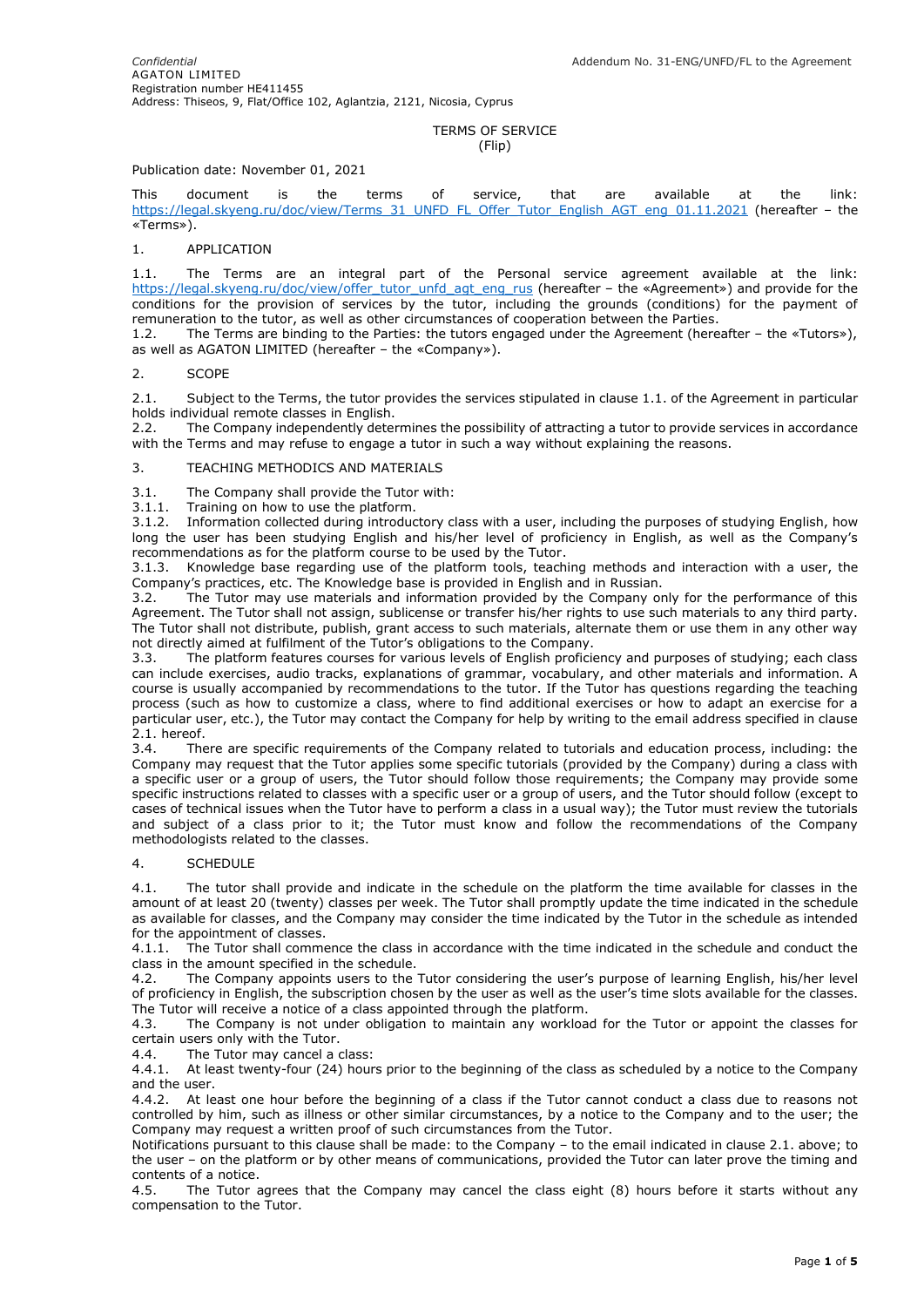#### *Confidential* Addendum No. 31-ENG/UNFD/FL to the Agreement AGATON LIMITED Registration number HE411455 Address: Thiseos, 9, Flat/Office 102, Aglantzia, 2121, Nicosia, Cyprus

4.6. If at the commencement of a class, as scheduled, the Tutor can't reach the user at the platform or by Skype, the Tutor shall, by clicking a button in the Tutor's account at the platform, send an SMS reminder to the user that the class has started and repeatedly dial the user at least three times on Skype and other means of communications with the user available to the Tutor. The class is considered started as scheduled, regardless of when the call is established. The Tutor shall wait for the user during the whole class. If the Tutor can't reach the user despite following the provisions of this clause, the class is considered as skipped by the user and the Tutor is entitled to remuneration in the amount of the cost of the successfully completed class, while the missed classes are not taken into account in the calculation of bonuses.

4.7. The Tutor may suspend classes for a total of 56 (fifty-six) days within a year (within 4 (four) consecutive weeks) without giving reasons by sending a request to the Company no later than: (a) 2 (two) weeks prior to the suspension of classes if the Tutor suspends classes for less than 2 (two) weeks; (b) 30 (thirty) days prior to the suspension of classes if the Tutor suspends classes for 2 (two) weeks or more. If classes are suspended, the Tutor must fill out a report in the profiles of their users, indicating what classes were completed, homework, and other information that the Company may need to continue classes with users.

4.8. If a Tutor misses a class contrary to the terms of this Agreement, the Tutor shall conduct another class at the Company's discretion for free.

## 5. CLASSES

5.1. All classes are held on the specially designed interactive platform. The Tutor may hold a class using other means of communication, if the platform cannot be used for technical reasons, notified by the Tutor to the Company. 5.2. The Tutor shall record audio and video during the classes for quality control. When a class is conducted on the platform, the class will be recorded automatically, and the recording will be available for the Company on the platform. Where a class is held by Skype, the Tutor shall record audio and video (if available) and, within twentyfour (24) hours following the end of a class, shall upload a recording to a Google Drive folder (or other cloud storage) as indicated by his/her group representative.

The Tutor agrees that the Company may record the class and use such recording without any additional payment to the Tutor for twenty (20) years following the date of the recording. The Company may use the recording of a class for quality control and depersonalized analytics.

5.3. The Tutor may choose not to conduct a class if eight (8) hours before a class a user's balance is 0. The Tutor must not conduct a class if the user failed to pay for the class before it commences, and is not entitled for a payment for a class conducted contrary to this provision.

5.4. After a class, the Tutor shall indicate the status of the class on the platform, including, without limitation, if the class was conducted (if not, then for what reason). If the Tutor fails to indicate the status of the class within twenty-four (24) hours after the class ended, it is deemed that the class was not conducted, and the Tutor is not entitled for the payment for this class.

5.5. The Company may offer the Tutor classes with users on special conditions. Special conditions can be provided for in the addenda available in the Tutor's personal account on the platform.

#### 6. REMUNERATION

6.1. The tutor's remuneration for providing services pursuant to the Agreement is based on the cost of 1 (one) successfully completed individual remote English language class with a tutor whose native language is not English (hereinafter the «class») and bonuses, according to the table:

|                                                                                                                                                                                                | The tutor's proficiency in English                       |                                                           |  |
|------------------------------------------------------------------------------------------------------------------------------------------------------------------------------------------------|----------------------------------------------------------|-----------------------------------------------------------|--|
| The cost of 1 (one) class in                                                                                                                                                                   | Up to and including Upper-<br><b>Intermediate</b>        | <b>Advanced / Proficiency</b>                             |  |
| rubles of the Russian Federation<br>(RUB)                                                                                                                                                      | Duration of 1 (one) class is 25<br>(twenty-five) minutes | Duration of 1 (one) class is 25 (twenty-<br>five) minutes |  |
|                                                                                                                                                                                                | 150,00                                                   | 175,00                                                    |  |
| Bonuses, in rubles of the Russian Federation (RUB)                                                                                                                                             |                                                          |                                                           |  |
| Bonus for the total number of<br>classes held with the same user:                                                                                                                              |                                                          |                                                           |  |
| 20 (twenty) classes $-$ «crystal»<br>bonus                                                                                                                                                     | 15,00                                                    |                                                           |  |
| 40 (forty) classes $-$ «sapphire»<br>bonus                                                                                                                                                     | 25,00                                                    |                                                           |  |
| 60 (sixty) classes $-$ «emerald» bonus                                                                                                                                                         | 35,00                                                    |                                                           |  |
| 80 (eighty) classes - «ruby» bonus                                                                                                                                                             | 45,00                                                    |                                                           |  |
| 100 (one hundred) classes -<br>«diamond» bonus                                                                                                                                                 | 55,00                                                    |                                                           |  |
| <b>Monthly bonus</b>                                                                                                                                                                           |                                                          |                                                           |  |
| Bonus for 100 (one hundred) or more<br>classes held by a tutor during 1 (one)<br>calendar month with different users<br>when the total number of classes is<br>less than or equal to 2000 (two | 2 000,00                                                 |                                                           |  |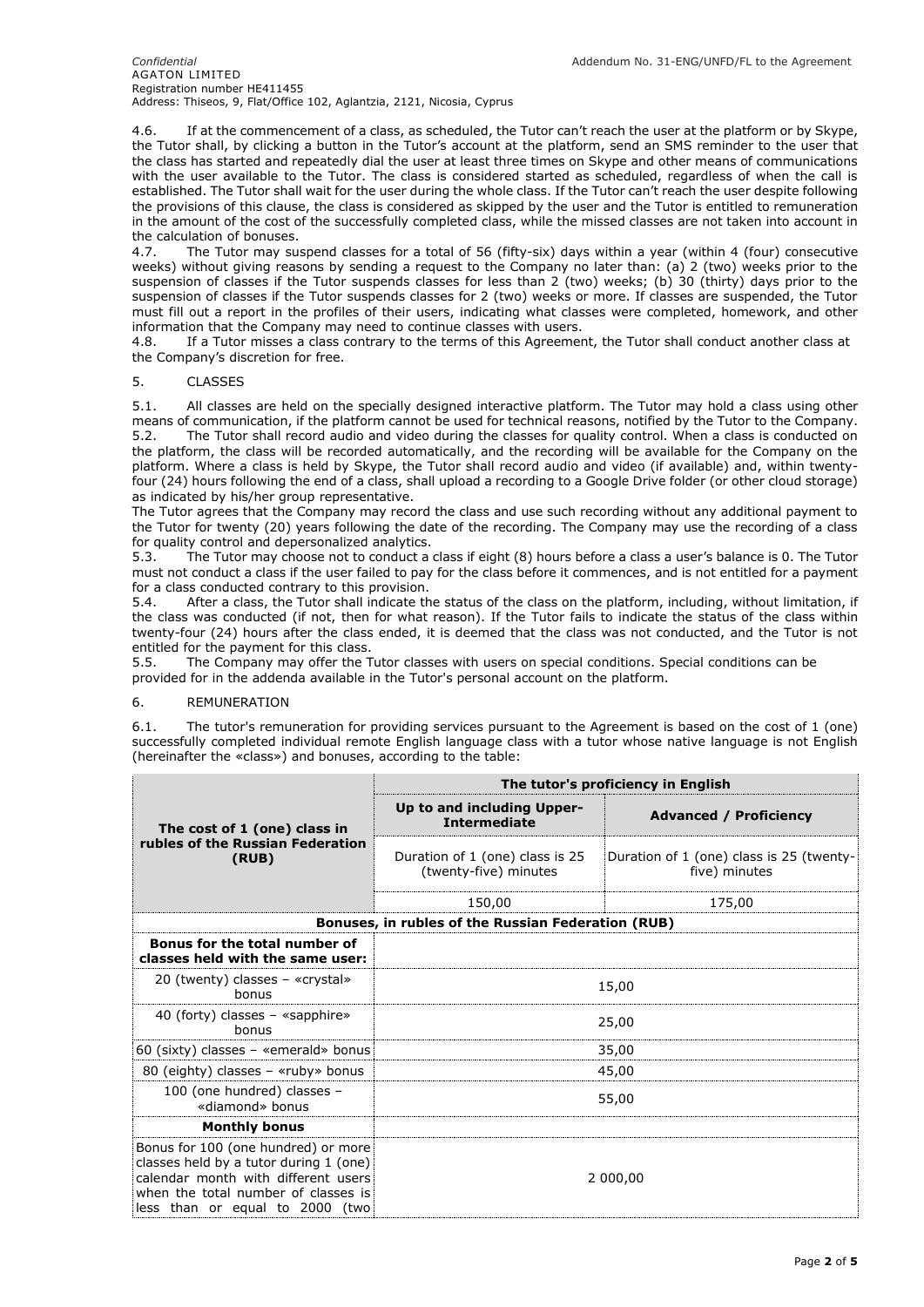| thousand).                                                                                                                                                                                               |           |
|----------------------------------------------------------------------------------------------------------------------------------------------------------------------------------------------------------|-----------|
| Bonus for 100 (one hundred) or more<br>classes held by a tutor during 1 (one)<br>calendar month with different users<br>when the total number of classes is<br>more than 2001 (two thousand and<br>one). | 5 000,00  |
| <b>One-time bonuses</b>                                                                                                                                                                                  |           |
| Bonus for each successfully<br>completed 1000th (thousandth)<br>class.                                                                                                                                   | 1 000,00  |
| Bonus for 5,000 (five thousand)<br>successfully completed classes.                                                                                                                                       | 5 000,00  |
| Bonus for 10,000 (ten thousand)<br>successfully completed classes.                                                                                                                                       | 10 000,00 |
| Bonus for 15,000 (fifteen thousand)<br>successfully completed classes.                                                                                                                                   | 15 000,00 |

6.2. The tutor's remuneration is calculated by the Company independently based on the Company's data. The conditions under which bonuses are payable to the tutor are determined (identified) by the Company independently based on the Company's data and methodology.

6.3. Bonuses for the total number of classes held with the same user are accrued for each successfully completed class and are paid when the number of classes is reached and in the amount specified in the table, within the terms stipulated for the payment of remuneration in the Agreement. Bonuses are not summed up, the maximum amount of the bonus is 55.00 rubles of the Russian Federation (RUB).

6.4. Monthly bonuses are paid in accordance with the conditions set out in the table, on the nearest remuneration payment date stipulated in the Agreement, for the previous month in which the bonus payment conditions were met. At the same time, 2 (two) flip classes held by the tutor are equated to 1 (one) class in order to calculate monthly bonuses.

6.5. One-time bonuses are paid in accordance with the conditions set out in the table on the nearest remuneration payment date stipulated in the Agreement, after the 10th (tenth) day of the month for the previous month in which the bonus payment conditions were met. One-time bonuses do not add up. At the same time, 2 (two) flip classes held by the tutor are equated to 1 (one) class in order to calculate one-time bonuses.

6.6. The cost of 1 (one) class can be changed in accordance with the terms of section 8 of the Terms.

6.7. When the enrollment of new users is suspended due to the circumstances stipulated in the Agreement, the tutor is paid remuneration only taking into account the cost of successfully completed classes, bonuses are not subject to payment.

## 7. SUSPENSION OF NEW USER ENROLLMENT

7.1. The Company may suspend the enrollment of new users for a tutor if, at the end of a calendar month, the tutor meets the criteria of the «Critical» rating category. Suspension of enrollment means that the Company no longer assigns classes to the tutor with new users. The enrollment of new users is suspended for all classes held by the tutor for the Company's users, in accordance with the Agreement.

7.2. Suspension of enrollment does not affect users who have already been engaged or are engaged with such a tutor (for example, current users or users who have returned to the tutor after a break. New user enrollment can be resumed at the Company's discretion if the reasons for suspension of new user enrollment have been eliminated. 7.3. The rating is formed monthly based on the tutor's indicators (KPI):

|                                                                                                                                                                                                                                                                                                                                                                                                                                                                                    | Rating category |               |                              |                        |
|------------------------------------------------------------------------------------------------------------------------------------------------------------------------------------------------------------------------------------------------------------------------------------------------------------------------------------------------------------------------------------------------------------------------------------------------------------------------------------|-----------------|---------------|------------------------------|------------------------|
| Indicator (KPI) of the<br>tutor                                                                                                                                                                                                                                                                                                                                                                                                                                                    | Category «A»    | Category «B»  | Category «C»                 | Category<br>«Critical» |
| Tutor's attendance<br>The ratio of the number<br>of successfully completed<br>the<br>classes<br>to<br>total<br>scheduled<br>number<br>of<br>classes. Classes that are<br>missed or canceled on the<br>tutor's initiative are not<br>considered to have been<br>held. Classes postponed<br>to another time, canceled<br>at the initiative of the<br>user or canceled due to<br>non-payment by the user<br>taken<br>not<br>into<br>are<br>account when calculating<br>the indicator. | 98.5% or higher | 97% or higher | 90% or higher                | Below 90%              |
| Tutor's attendance in                                                                                                                                                                                                                                                                                                                                                                                                                                                              | 100%            | 100%          | 100%<br>than<br>(no<br>Lower | than<br>Lower          |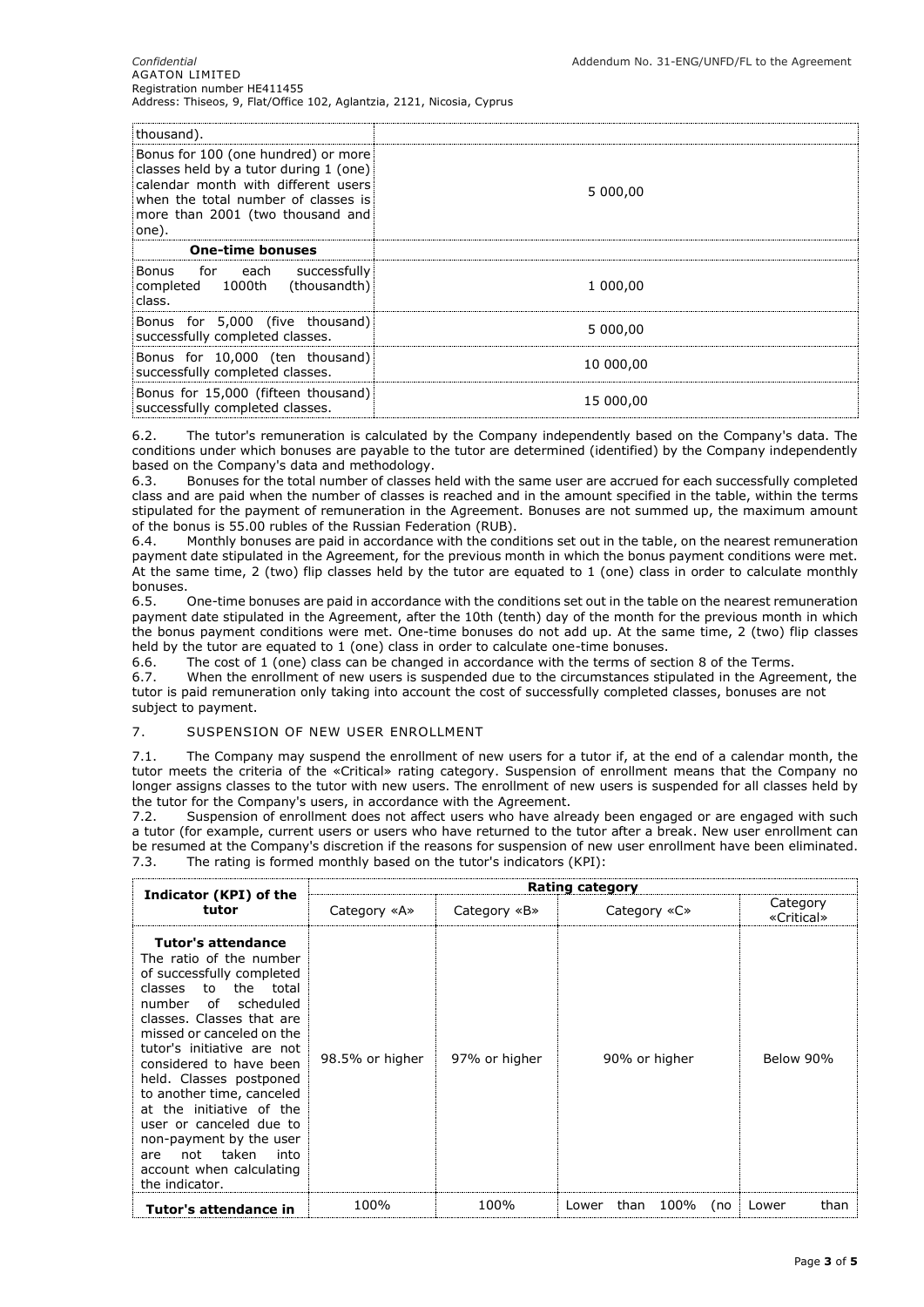*Confidential* Addendum No. 31-ENG/UNFD/FL to the Agreement AGATON LIMITED Registration number HE411455 Address: Thiseos, 9, Flat/Office 102, Aglantzia, 2121, Nicosia, Cyprus

| the first class<br>The ratio of the number<br>of<br>first<br>successfully<br>completed classes to the<br>total<br>number<br>of<br>scheduled first classes.<br>Classes that are missed,<br>canceled or rescheduled<br>on the initiative of the<br>tutor are not considered<br>be<br>successfully<br>to<br>completed.<br>Classes<br>postponed<br>to another<br>time, canceled at the<br>initiative of the user or<br>canceled due to non-<br>payment by the user are<br>not taken into account<br>when<br>calculating<br>the<br>indicator.                                                                                                                                                                                                     |                          |                          | more than one transfer<br>first<br>classes<br>and<br>no<br>canceled or missed due to<br>the tutor's fault) | 100%<br>(more<br>than<br>one<br>transfer or the<br>οf<br>presence<br>canceled<br>or<br>missed<br>first<br>classes due to<br>the<br>tutor's<br>fault) |
|----------------------------------------------------------------------------------------------------------------------------------------------------------------------------------------------------------------------------------------------------------------------------------------------------------------------------------------------------------------------------------------------------------------------------------------------------------------------------------------------------------------------------------------------------------------------------------------------------------------------------------------------------------------------------------------------------------------------------------------------|--------------------------|--------------------------|------------------------------------------------------------------------------------------------------------|------------------------------------------------------------------------------------------------------------------------------------------------------|
| LifeTime (LT)<br>of users<br>The number of users with<br>the status of crystal or<br>higher, multiplied by the<br>coefficient<br>that<br>is<br>determined<br>the<br>by<br>Company<br>for<br>each<br>specific user status in<br>accordance with clause<br>7.4. of the Terms.                                                                                                                                                                                                                                                                                                                                                                                                                                                                  | The TOP 25%<br>of tutors | The TOP 50%<br>of tutors | Lower than 50%<br>of tutors                                                                                |                                                                                                                                                      |
| <b>Number of classes</b><br>Only<br>successfully<br>completed classes are<br>counted.                                                                                                                                                                                                                                                                                                                                                                                                                                                                                                                                                                                                                                                        | The TOP 25%<br>of tutors | The TOP 50%<br>of tutors | Successfully completed<br>classes lower than 50% of<br>tutors                                              |                                                                                                                                                      |
| The tutor meets the rating criteria of category «A» if the indicators «Tutor's Attendance» (98.5% and higher) and<br>«Tutor's Attendance in the first class» (100%), «Number of classes» and «LifeTime (LT)» are the TOP 25% of<br>tutors and higher.<br>the state of the state of the state of the state of the state of the state of the state of the state of the state of the state of the state of the state of the state of the state of the state of the state of the state of t<br>$\overline{r}$ and the set of the set of the set of the set of the set of the set of the set of the set of the set of the set of the set of the set of the set of the set of the set of the set of the set of the set of the set of<br>$\sqrt{2}$ |                          |                          |                                                                                                            |                                                                                                                                                      |

The tutor meets the rating criteria of category «B» if the indicators «Tutor's Attendance» (97% and higher) and «Tutor's Attendance in the first class» (100%), «Number of classes» or «LifeTime (LT)» are in the TOP 50% of tutors and higher.

The tutor meets the rating criteria of category «C» if the indicators «Tutor's Attendance» (90% or higher) and «Tutor's Attendance in the first class » (less than 100% no more than one transfer and the absence of the canceled or missed first classes due to the tutor's fault).

The tutor meets the rating criteria of the «Critical» category if the indicators are «Tutor's Attendance» (below 90%) or «Tutor's Attendance in the first class» (below 100% more than one transfer or the presence of the canceled or missed first classes due to the tutor's fault).

7.4. The LifeTime (LT) of users indicator is calculated for each tutor using the formula:

Lifetime (LT) of users = 1N (crystal)+4N (sapphire)+9N (emerald)+16N (ruby)+25N (diamond), where: Number – coefficient,

N – the number of users with this status who successfully completed classes in the billing month.<br>7.5. Ouantitative indicators specified in section 7.4. of the Terms are determined and calcul

7.5. Quantitative indicators specified in section 7.4. of the Terms are determined and calculated based on the Company's data and methodology.

7.6. The Company may resume the enrollment of new users that was suspended due to the tutor receiving a «Critical» rating, if at the end of the calendar month the tutor meets the criteria of the «A» or «B» rating, and there are no other grounds for suspending the enrollment of new users. Resuming the enrollment of new users means that the Company can assign the tutor classes with new users. In this case, bonus payments are resumed in accordance with the terms of the Terms.

#### 8. RAISING THE GRADE

8.1. A tutor's grade can be raised if the tutor grants the Company one of the certificates listed below, provided that the certificate is issued no earlier than three years before the date it is granted to the Company:

| <b>Certificate</b>                      | Acceptable level or grades |
|-----------------------------------------|----------------------------|
| <b>Cambridge English Qualifications</b> |                            |
| CAE                                     | A - (                      |
| <b>CPE</b>                              | A - 0                      |
| <b>BEC Higher</b>                       | A - C                      |